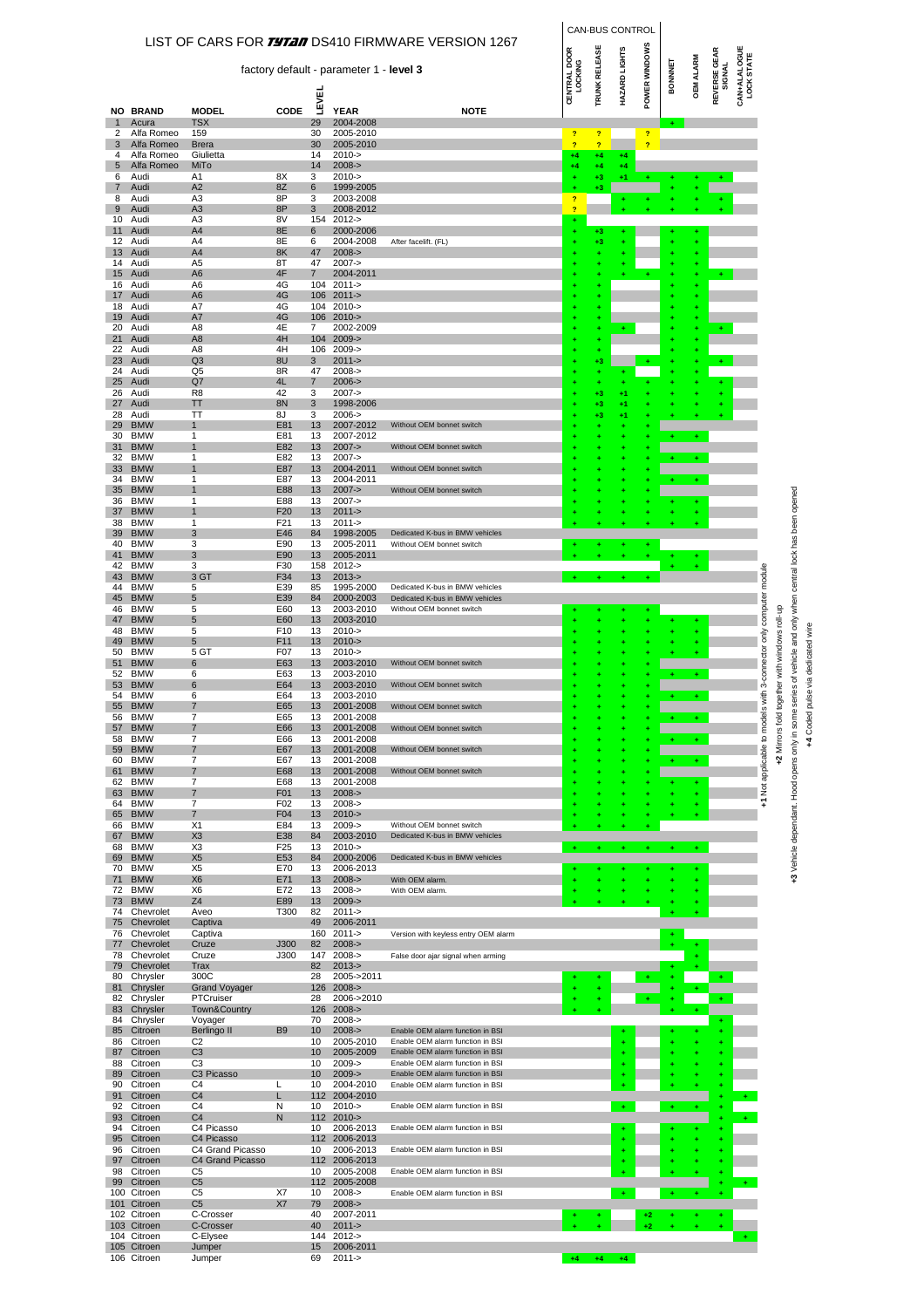|                      |                                  |                                                |                           |              |                                         | LIST OF CARS FOR <i>TYTAI</i> DS410 FIRMWARE VERSION 1267                                 |                         | CAN-BUS CONTROL               |               |               |                |                  |                               |                                   |                                                                       |                                                                                          |
|----------------------|----------------------------------|------------------------------------------------|---------------------------|--------------|-----------------------------------------|-------------------------------------------------------------------------------------------|-------------------------|-------------------------------|---------------|---------------|----------------|------------------|-------------------------------|-----------------------------------|-----------------------------------------------------------------------|------------------------------------------------------------------------------------------|
|                      |                                  |                                                |                           |              | factory default - parameter 1 - level 3 |                                                                                           | CENTRAL DOOR<br>LOCKING | TRUNK RELEASE                 | HAZARD LIGHTS | POWER WINDOWS | <b>BONNNET</b> | <b>OEM ALARM</b> | <b>REVERSE GEAR</b><br>SIGNAL | <b>CAN+ALALOGUE</b><br>LOCK STATE |                                                                       |                                                                                          |
|                      | <b>NO BRAND</b>                  | <b>MODEL</b>                                   | CODE                      | <b>LEVEL</b> | <b>YEAR</b>                             | <b>NOTE</b>                                                                               |                         |                               |               |               |                |                  |                               |                                   |                                                                       |                                                                                          |
|                      | 107 Citroen<br>108 Citroen       | Jumpy<br>Nemo                                  |                           | 55<br>69     | $2007 - >$<br>$2007 - >$                |                                                                                           | $+4$                    |                               | +4            |               |                |                  |                               |                                   |                                                                       |                                                                                          |
|                      | 109 Dacia                        | <b>Dokker</b>                                  |                           | 153          | $2012 -$                                |                                                                                           |                         |                               |               |               |                |                  |                               |                                   |                                                                       |                                                                                          |
|                      | 110 Dacia<br>111 Dacia           | Lodgy<br>Sandero                               |                           | 153<br>153   | $2012 -$<br>$2012 - 5$                  |                                                                                           |                         |                               |               |               |                |                  |                               |                                   |                                                                       |                                                                                          |
|                      | 112 Dodge<br>113 Dodge           | Durango<br><b>Grand Caravan</b>                |                           | 28<br>70     | 2004-2009<br>$2008 - >$                 |                                                                                           |                         |                               |               |               |                |                  |                               |                                   |                                                                       |                                                                                          |
|                      | 114 Dodge<br>115 Dodge           | <b>Grand Caravan</b><br>Journey                |                           | 126<br>130   | $2008 - 5$<br>$2011 - >$                |                                                                                           |                         | $+$                           |               |               |                |                  |                               |                                   |                                                                       |                                                                                          |
|                      | 116 Dodge<br>117 Dodge           | Nitro                                          |                           | 70<br>70     | 2006-2012<br>$2009 - >$                 |                                                                                           |                         |                               |               |               |                |                  |                               |                                   |                                                                       |                                                                                          |
| 118                  | Fiat                             | Ram<br>500                                     |                           | 14           | $2007 -$                                |                                                                                           | $+4$                    | $+4$                          | $+4$          |               |                |                  |                               |                                   |                                                                       |                                                                                          |
| 119<br>120 Fiat      | Fiat                             | 500 L<br>Bravo                                 |                           | 14<br>53     | $2012 - 5$<br>$2007 - >$                |                                                                                           | $+4$<br>$+4$            | $+4$<br>$+4$                  | +4<br>$+4$    |               |                |                  |                               |                                   |                                                                       |                                                                                          |
| 121<br>122 Fiat      | Fiat                             | Croma<br>Doblo                                 |                           | 52<br>14     | 2005-2011<br>$2010 - >$                 |                                                                                           | <sub>2</sub><br>$+4$    | $\overline{\mathbf{r}}$<br>+4 | $+4$          |               |                |                  |                               |                                   |                                                                       |                                                                                          |
| 123 Fiat<br>124 Fiat |                                  | Doblo<br>Ducato                                |                           | 69<br>15     | $2010 - >$<br>2006-2011                 |                                                                                           | $+4$                    | $+4$                          | $+4$          |               |                |                  |                               |                                   |                                                                       |                                                                                          |
| 125 Fiat             |                                  | Ducato                                         |                           | 69           | $2011 - >$                              |                                                                                           | 44                      | +4                            | +4            |               |                |                  |                               |                                   |                                                                       |                                                                                          |
| 126 Fiat<br>127 Fiat |                                  | Fiorino<br>Fiorino                             |                           | 14<br>69     | $2007 - >$<br>$2007 - >$                |                                                                                           | $+4$<br>+4              | $+4$<br>+4                    | $+4$<br>$+4$  |               |                |                  |                               |                                   |                                                                       |                                                                                          |
| 128 Fiat<br>129 Fiat |                                  | Freemont<br><b>Grande Punto</b>                |                           | 130<br>14    | $2011 -$<br>2005-2009                   |                                                                                           | ÷                       | $+4$                          | $+4$          |               |                |                  |                               |                                   |                                                                       |                                                                                          |
| 130 Fiat<br>131 Fiat |                                  | Idea<br>Idea                                   |                           | 54<br>54     | 2004-2010<br>2010-2012                  |                                                                                           |                         |                               |               |               |                |                  |                               |                                   |                                                                       |                                                                                          |
| 132 Fiat             |                                  | Linea                                          |                           | 53           | $2007 - >$                              |                                                                                           | $+4$                    | $+4$                          | +4            |               |                |                  |                               |                                   |                                                                       |                                                                                          |
| 133 Fiat<br>134 Fiat |                                  | Panda<br>Panda                                 |                           | 53<br>14     | 2004-2012<br>$2012 -$                   |                                                                                           | +4<br>44                | $+4$<br>$+4$                  | +4<br>$+4$    |               |                |                  |                               |                                   |                                                                       |                                                                                          |
| 135 Fiat<br>136 Fiat |                                  | Punto Evo<br>Qubo                              |                           | 14<br>14     | 2009-2012<br>$2008 - 5$                 |                                                                                           | +4<br>44                | $^{+4}$<br>+4                 | +4<br>44      |               |                |                  |                               |                                   |                                                                       |                                                                                          |
| 137 Fiat<br>138 Fiat |                                  | Qubo<br>Sedici                                 |                           | 69<br>44     | $2008 - >$<br>$2006 -$                  | Version with Keyless Entry.                                                               | 44                      | $+4$                          | 44            |               |                |                  |                               |                                   |                                                                       |                                                                                          |
| 139 Fiat             |                                  | Sedici                                         |                           | 81           | $2006 - >$                              | Version without Keyless Entry.                                                            |                         |                               |               |               |                |                  |                               |                                   |                                                                       |                                                                                          |
| 140 Fiat<br>141 Fiat |                                  | Scudo II<br><b>Stilo</b>                       |                           | 55<br>54     | $2007 - >$<br>2001-2005                 | Enable OEM alarm function in BSI                                                          |                         |                               |               |               |                |                  |                               |                                   |                                                                       |                                                                                          |
| 142 Fiat<br>143      | Ford                             | Stilo<br><b>B-Max</b>                          |                           | 53<br>159    | 2005-2007<br>$2012 - 5$                 |                                                                                           | $+4$                    | $+4$                          | $+4$          |               |                |                  |                               |                                   |                                                                       |                                                                                          |
| 144 Ford<br>145 Ford |                                  | C-Max<br>C-Max                                 | C <sub>214</sub><br>C214  | 8<br>36      | 2003-2010<br>2003-2010                  | Depending on the ECU - level 8 or 36<br>Depending on the ECU - level 8 or 36              |                         |                               |               |               |                |                  |                               |                                   |                                                                       |                                                                                          |
| 146 Ford             |                                  | C-Max II                                       | Mk.2                      | 114          | $2010 - 5$                              | Version with Keyless Entry.                                                               |                         |                               |               |               |                |                  |                               |                                   |                                                                       |                                                                                          |
| 147<br>148 Ford      | Ford                             | C-Max II<br>C-Max Grand                        | Mk.2<br>Mk.2              | 114          | $2010 - 5$<br>114 2010->                | Version without Keyless Entry.<br>Version with Keyless Entry.                             |                         |                               |               |               |                |                  |                               |                                   |                                                                       |                                                                                          |
| 149 Ford<br>150 Ford |                                  | C-Max Grand<br>Fiesta                          | Mk.2<br>JD <sub>3</sub>   | 114<br>71    | $2010 - >$<br>2005-2008                 | Version without Keyless Entry.<br>After facelift. (FL)                                    |                         |                               |               |               |                |                  |                               |                                   |                                                                       |                                                                                          |
| 151 Ford<br>152 Ford |                                  | Fiesta<br>Fiesta                               | JA8                       | 159          | 115 2008-2012<br>$2013 - 5$             |                                                                                           |                         |                               |               |               |                |                  |                               |                                   |                                                                       |                                                                                          |
| 153 Ford             |                                  | Focus II                                       | C307                      | 8            | 2007-2010                               | Depending on the ECU - level 8 or 36.                                                     |                         |                               |               |               |                |                  |                               |                                   |                                                                       |                                                                                          |
| 154 Ford<br>155 Ford |                                  | Focus II<br>Focus III                          | C307                      | 36<br>114    | 2007-2010<br>$2010 - >$                 | Depending on the ECU - level 8 or 36<br>Version with Keyless Entry.                       |                         |                               |               |               |                |                  |                               |                                   |                                                                       |                                                                                          |
| 156 Ford<br>157 Ford |                                  | Focus III<br>Fusion                            |                           | 114<br>71    | $2010 - >$<br>2005->2012                | Version without Keyless Entry.                                                            |                         |                               |               |               |                |                  |                               |                                   |                                                                       |                                                                                          |
| 158 Ford<br>159 Ford |                                  | Galaxy II<br>Galaxy II                         |                           | 33<br>68     | $2006 -$<br>$2006 - >$                  | Depending on the ECU - level 33 or 68.<br>Depending on the ECU - level 33 or 68.          |                         |                               |               |               |                |                  |                               |                                   | with 3-connector only computer module<br>ogether with windows roll-up | series of vehicle and only when central lock has been opened<br>pulse via dedicated wire |
| 160 Ford             |                                  | Kuga                                           |                           | 8            | 2008->2012                              | Depending on the ECU - level 8 or 36.                                                     |                         |                               |               |               | ÷              |                  |                               |                                   |                                                                       |                                                                                          |
| 161 Ford<br>162 Ford |                                  | Kuga<br>Mondeo MK4                             | BA7                       | 36<br>33     | 2007->2013                              | 2008->2012 Depending on the ECU - level 8 or 36<br>Depending on the ECU - level 33 or 68. |                         |                               |               |               |                |                  |                               |                                   |                                                                       |                                                                                          |
| 163 Ford<br>164 Ford |                                  | Mondeo MK4<br>S-Max                            | BA7                       | 68<br>33     | 2007->2013<br>$2006 -$                  | Depending on the ECU - level 33 or 68.<br>Depending on the ECU - level 33 or 68.          |                         |                               |               |               |                |                  |                               |                                   |                                                                       | Coded<br>4                                                                               |
| 165 Ford             | 166 Honda                        | S-Max<br>Accord                                | 7 gen.                    | 68<br>29     | $2006 - >$<br>2002-2008                 | Depending on the ECU - level 33 or 68.                                                    |                         |                               |               |               |                |                  |                               |                                   | +1 Not applicable to models<br>+2 Mirrors fold to                     | +3 Vehicle dependant. Hood opens only in some                                            |
|                      | 167 Honda                        | Accord                                         | 8 gen.                    | 63           | $2008 - >$                              |                                                                                           | $\bullet$               | $+$                           |               |               |                | ÷.               | $\bullet$                     |                                   |                                                                       |                                                                                          |
|                      | 168 Honda<br>169 Honda           | Civic<br>Civic                                 | 8 gen.<br>9 gen.          | 31<br>139    | 2006-2012<br>$2012 - 5$                 |                                                                                           |                         |                               |               |               |                | ÷.               |                               |                                   |                                                                       |                                                                                          |
|                      | 170 Honda<br>171 Honda           | CR-V<br>CR-V                                   | 3 gen.<br>4 gen.          | 31<br>139    | 2006-2012<br>$2012 - 5$                 |                                                                                           |                         |                               |               |               |                |                  |                               |                                   |                                                                       |                                                                                          |
|                      | 172 Honda<br>173 Honda           | CR-Z<br>Fit (JAPAN)                            |                           | 31<br>101    | 2010-2013<br>$2008 - >$                 |                                                                                           |                         |                               |               |               |                |                  |                               |                                   |                                                                       |                                                                                          |
|                      | 174 Honda                        | Insight                                        |                           | 31           | $2009 - >$                              |                                                                                           |                         |                               |               |               |                |                  |                               |                                   |                                                                       |                                                                                          |
|                      | 175 Honda<br>176 Honda           | Jazz<br>Jazz                                   | 3 gen.<br>3 gen.          | 31<br>31     | 2008-2011<br>$2012 -$                   |                                                                                           |                         |                               |               |               |                |                  |                               |                                   |                                                                       |                                                                                          |
|                      | 177 Honda<br>178 Hyundai         | City<br>i10                                    |                           | 31<br>166    | $2008 - >$<br>$2013 - 5$                |                                                                                           |                         |                               |               |               |                |                  |                               |                                   |                                                                       |                                                                                          |
|                      | 179 Hyundai<br>180 Hyundai       | i30<br>i40                                     |                           | 94<br>121    | $2012 - 5$<br>$2011 -$                  | Version with Keyless Entry.                                                               |                         |                               |               |               |                |                  |                               |                                   |                                                                       |                                                                                          |
|                      | 181 Hyundai<br>182 Hyundai       | i40<br>ix20                                    |                           | 122<br>94    | $2011 - >$<br>$2010 - >$                | Version without Keyless Entry.                                                            |                         |                               |               |               |                |                  |                               |                                   |                                                                       |                                                                                          |
|                      | 183 Hyundai                      | ix35                                           |                           | 94           | $2010 - >$                              |                                                                                           |                         |                               |               |               |                |                  |                               |                                   |                                                                       |                                                                                          |
|                      | 184 Hyundai<br>185 Hyundai       | Elantra<br>Genesis Coupe                       |                           | 94<br>125    | $2011 -$<br>2008-2012                   |                                                                                           |                         |                               |               |               |                |                  |                               |                                   |                                                                       |                                                                                          |
|                      | 186 Hyundai<br>187 Infiniti      | Grandeur<br>FX35                               |                           | 95<br>58     | 2005-2011<br>2003-2008                  |                                                                                           |                         |                               |               |               |                |                  | $+$                           |                                   |                                                                       |                                                                                          |
|                      | 188 Iveco<br>189 Iveco           | Daily IV<br>Daily V                            |                           | 15<br>69     | 2006-2011<br>$2011 - >$                 |                                                                                           |                         |                               | $+4$          |               |                |                  |                               |                                   |                                                                       |                                                                                          |
| 190 Jeep             |                                  | Compass                                        |                           | 28           | $2007 - >$                              |                                                                                           |                         |                               |               |               |                |                  |                               |                                   |                                                                       |                                                                                          |
| 191 Jeep<br>192 Jeep |                                  | <b>Grand Cherokee</b><br><b>Grand Cherokee</b> | WH<br>WK                  | 28<br>126    | 2005-2010<br>$2010 - 5$                 |                                                                                           |                         |                               |               |               |                |                  |                               |                                   |                                                                       |                                                                                          |
| 193<br>194 Kia       | Jeep                             | Wrangler<br>Carnival                           | JK<br>2 gen.              | 126<br>22    | $2007 - >$<br>2005->2010                |                                                                                           |                         |                               |               |               |                |                  |                               |                                   |                                                                       |                                                                                          |
| 195 Kia              |                                  | Cee'd                                          | JD <sub>3</sub>           | 135          | $2012 - 5$                              |                                                                                           |                         |                               |               |               |                |                  |                               |                                   |                                                                       |                                                                                          |
| 196 Kia<br>197 Kia   |                                  | Opirus<br>Optima                               |                           | 23<br>94     | 2003-2007<br>$2010 - >$                 |                                                                                           |                         |                               |               |               |                |                  |                               |                                   |                                                                       |                                                                                          |
| 198 Kia<br>199       | Kia                              | Rio<br>Sorento                                 | XM                        | 135<br>108   | $2011 -$<br>$2009 - >$                  |                                                                                           |                         |                               |               |               |                |                  |                               |                                   |                                                                       |                                                                                          |
| 200 Kia<br>201 Kia   |                                  | Sorento<br>Soul                                | XM lift                   |              | 170 2012-><br>136 2011->                |                                                                                           |                         |                               |               |               |                |                  |                               |                                   |                                                                       |                                                                                          |
| 202 Kia              |                                  | Sportage                                       | <b>SL</b>                 | 109          | $2010 - 5$                              |                                                                                           |                         |                               |               |               |                |                  |                               |                                   |                                                                       |                                                                                          |
|                      | 203 Land Rover<br>204 Land Rover | Discovery 3<br>Discovery 4                     |                           | 80<br>107    | 2004-2009<br>$2009 - >$                 |                                                                                           |                         |                               |               |               |                |                  |                               |                                   |                                                                       |                                                                                          |
|                      | 205 Lexus<br>206 Lexus           | GS<br>HS                                       | S190<br>ANF <sub>20</sub> | 60<br>128    | 2005->2011<br>$2009 - >$                |                                                                                           |                         |                               |               |               |                |                  |                               |                                   |                                                                       |                                                                                          |
|                      | 207 Lexus<br>208 Lexus           | IS<br><b>RX</b>                                | <b>XE20</b><br>L10        |              | 124 2005-><br>128 2009->                | With OEM alarm                                                                            |                         |                               | $\ddot{}$     |               |                |                  |                               |                                   |                                                                       |                                                                                          |
|                      | 209 Mazda                        | $\overline{2}$<br>3                            | 2gen.                     |              | 103 2007->                              |                                                                                           |                         |                               |               |               |                |                  |                               |                                   |                                                                       |                                                                                          |
|                      | 210 Mazda<br>211 Mazda           | 3                                              | 3gen                      |              | 103 2009-2013<br>138 2013->             | Hatchback (2-button OEM remote)                                                           |                         |                               |               |               |                |                  |                               |                                   |                                                                       |                                                                                          |
|                      | 212 Mazda<br>213 Mazda           | 3<br>$\sqrt{5}$                                | 3gen                      | 138          | $2013 - 5$<br>103 2010->                | Sedan (3-button OEM remote)                                                               |                         |                               |               |               |                |                  |                               |                                   |                                                                       |                                                                                          |
|                      | 214 Mazda                        | 6                                              |                           | 45           | 2008-2012                               |                                                                                           |                         |                               |               |               |                |                  |                               |                                   |                                                                       |                                                                                          |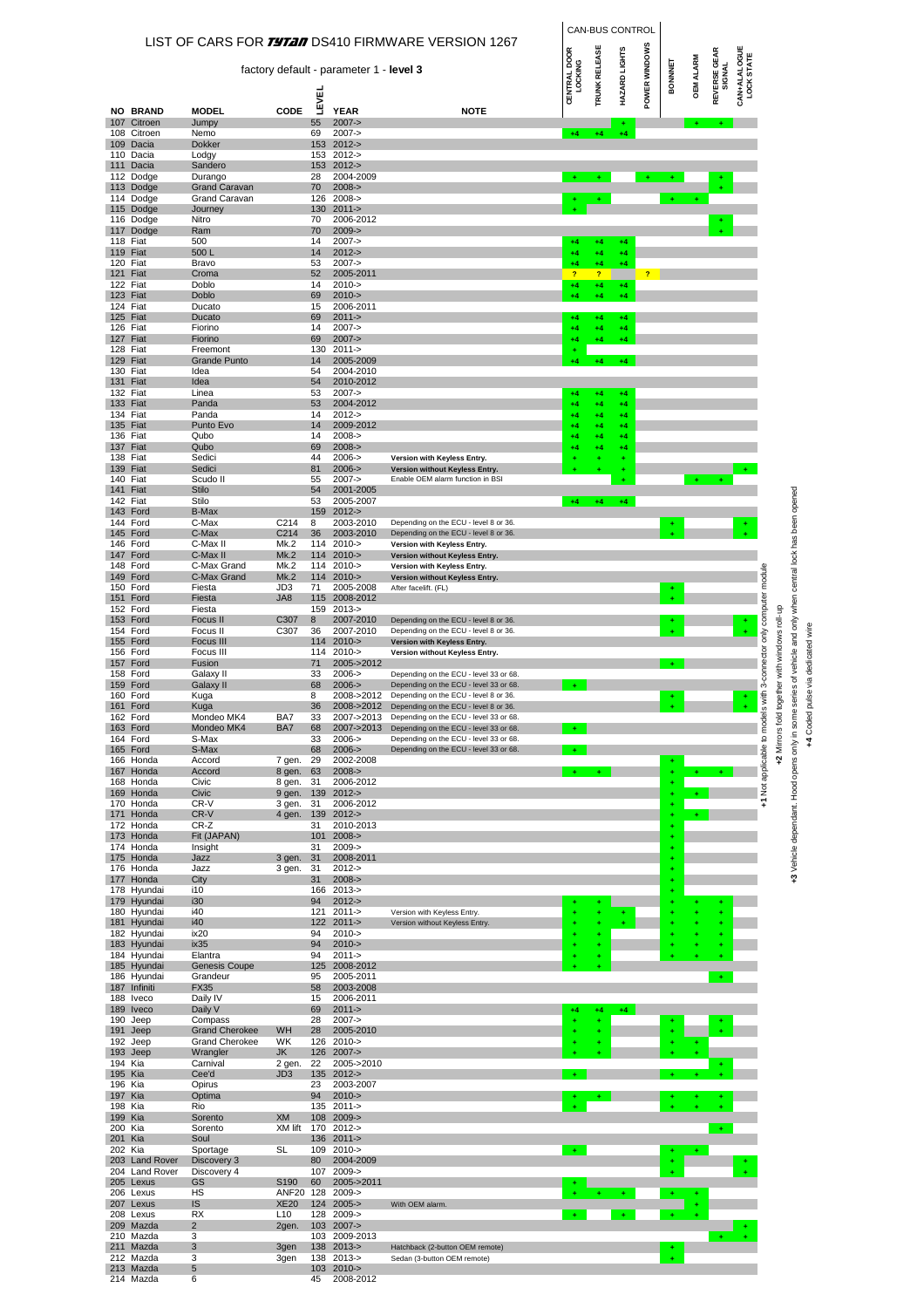|            |                                  |                          |                          |                 |                                         |                                                                                       |                                     |                      | CAN-BUS CONTROL |               |                |                  |                               |                                   |                            |                         |                                                              |
|------------|----------------------------------|--------------------------|--------------------------|-----------------|-----------------------------------------|---------------------------------------------------------------------------------------|-------------------------------------|----------------------|-----------------|---------------|----------------|------------------|-------------------------------|-----------------------------------|----------------------------|-------------------------|--------------------------------------------------------------|
|            |                                  |                          |                          |                 | factory default - parameter 1 - level 3 | LIST OF CARS FOR <i>TYTAI</i> DS410 FIRMWARE VERSION 1267                             | <b>CENTRAL DOOR</b><br>CENTRAL DOOR | <b>TRUNK RELEASE</b> | HAZARD LIGHTS   | POWER WINDOWS | <b>BONNNET</b> | <b>OEM ALARM</b> | <b>REVERSE GEAR</b><br>SIGNAL | <b>CAN+ALALOGUE</b><br>LOCK STATE |                            |                         |                                                              |
|            |                                  |                          |                          | LEVEL           |                                         |                                                                                       |                                     |                      |                 |               |                |                  |                               |                                   |                            |                         |                                                              |
|            | <b>NO BRAND</b><br>215 Mazda     | <b>MODEL</b><br>6        | CODE                     | 138             | <b>YEAR</b><br>$2013 - 5$               | <b>NOTE</b>                                                                           |                                     |                      |                 |               |                |                  |                               |                                   |                            |                         |                                                              |
|            | 216 Mazda<br>217 Mazda           | $CX-5$<br>$CX-7$         |                          | 138<br>64       | $2011 -$<br>$2007 - >$                  |                                                                                       |                                     |                      |                 |               |                |                  |                               |                                   |                            |                         |                                                              |
|            | 218 Mazda<br>219 Mercedes        | $CX-9$                   | W169                     | 96<br>91        | $2007 -$<br>2004-2012                   |                                                                                       |                                     |                      |                 |               |                |                  |                               |                                   |                            |                         |                                                              |
|            | 220 Mercedes                     | A<br>Α                   | W176                     | 65              | $2012 -$                                |                                                                                       |                                     |                      |                 |               |                |                  |                               |                                   |                            |                         |                                                              |
| 221        | Mercedes<br>222 Mercedes         | В<br>С                   | W245<br>W203             | 91<br>93        | 2005-2011<br>2000-2007                  |                                                                                       |                                     |                      |                 |               |                |                  |                               |                                   |                            |                         |                                                              |
| 223        | Mercedes<br>224 Mercedes         | С<br>CL                  | W204<br>C <sub>215</sub> | 65<br>27        | $2007 - >$<br>1999-2006                 |                                                                                       |                                     |                      |                 |               |                |                  |                               |                                   |                            |                         |                                                              |
|            | 225 Mercedes                     | <b>CL</b>                | C216                     | 39              | $2006 - >$                              |                                                                                       |                                     |                      |                 |               |                |                  |                               |                                   |                            |                         |                                                              |
|            | 226 Mercedes<br>227 Mercedes     | <b>CLK</b><br><b>CLK</b> | C <sub>208</sub><br>C209 | 37<br>9         | 1997-2003<br>2002-2009                  | RF transmitter.                                                                       |                                     |                      |                 |               | ÷              |                  |                               |                                   |                            |                         |                                                              |
|            | 228 Mercedes<br>229 Mercedes     | <b>CLS</b><br>E.         | W219<br>A207             | 9<br>65         | 2004-2010<br>$2009 - >$                 |                                                                                       |                                     |                      |                 |               |                |                  |                               |                                   |                            |                         |                                                              |
|            | 230 Mercedes                     | Ε                        | C <sub>207</sub>         | 65              | $2009 - >$                              |                                                                                       |                                     |                      |                 |               |                |                  |                               |                                   |                            |                         |                                                              |
| 231        | Mercedes<br>232 Mercedes         | Е<br>Ε                   | W210<br>W210             | 19<br>37        | 1995-1997<br>1997-2002                  | IR transmitter<br>RF transmitter.                                                     |                                     |                      |                 |               |                |                  |                               |                                   |                            |                         |                                                              |
|            | 233 Mercedes<br>234 Mercedes     | Ε<br>Е                   | W211<br>W212             | 9<br>65         | 2002-2009<br>$2009 - >$                 |                                                                                       |                                     |                      |                 |               |                |                  |                               |                                   |                            |                         |                                                              |
|            | 235 Mercedes<br>236 Mercedes     | G<br>GL                  | W463<br>X164             | 93<br>9         | $2000 - >$<br>2006-2012                 |                                                                                       |                                     |                      |                 |               |                |                  |                               |                                   |                            |                         |                                                              |
| 237        | Mercedes                         | <b>ML</b>                | W164                     | 9               | 2005-2011                               |                                                                                       |                                     |                      |                 |               | ٠              |                  |                               |                                   |                            |                         |                                                              |
|            | 238 Mercedes<br>239 Mercedes     | ML<br>R                  | W166<br>W251             | 65<br>9         | $2011 -$<br>$2005 - >$                  |                                                                                       |                                     |                      |                 |               | ÷<br>÷         |                  |                               |                                   |                            |                         |                                                              |
|            | 240 Mercedes                     | S                        | W220                     | 27              | 1998-2003                               |                                                                                       |                                     |                      |                 |               | ÷              |                  |                               |                                   |                            |                         |                                                              |
| 241        | Mercedes<br>242 Mercedes         | S<br>S                   | W220<br>W221             | 27<br>39        | 2003-2005<br>2005-2013                  |                                                                                       |                                     |                      |                 |               | ÷              |                  |                               |                                   |                            |                         |                                                              |
|            | 243 Mercedes<br>244 Mercedes     | <b>SL</b><br><b>SLK</b>  | R230<br>R <sub>171</sub> | 27<br>92        | 2001-2011<br>2004-2011                  |                                                                                       |                                     |                      |                 |               |                |                  |                               |                                   |                            |                         |                                                              |
|            | 245 Mercedes                     | <b>SLS</b>               | C197                     | 65              | $2010 - >$                              |                                                                                       |                                     |                      |                 |               |                |                  |                               |                                   |                            |                         |                                                              |
| 247        | 246 Mercedes<br>Mercedes         | Sprinter II<br>Viano     | W906<br>W639             | 16<br>17        | $2006 -$<br>$2003 - 5$                  |                                                                                       |                                     |                      |                 |               | ŧ<br>٠         |                  |                               |                                   |                            |                         |                                                              |
| 249        | 248 Mercedes<br>Mitsubishi       | Vito<br><b>ASX</b>       | W639<br>3 gen.           | 17<br>40        | $2003 - 5$<br>$2010 - >$                |                                                                                       |                                     |                      |                 |               |                |                  |                               |                                   |                            |                         |                                                              |
|            | 250 Mitsubishi                   | Lancer                   | 8. gen                   | 40              | $2007 - >$                              |                                                                                       |                                     |                      |                 |               |                |                  |                               |                                   |                            |                         |                                                              |
|            | 251 Mitsubishi<br>252 Mitsubishi | Lancer<br>Outlander      | 8. gen                   | 40<br>40        | $2011 - >$<br>2006-2010                 |                                                                                       |                                     |                      |                 | +2            |                |                  |                               |                                   |                            |                         |                                                              |
| 253        | Mitsubishi<br>254 Mitsubishi     | Outlander<br>Outlander   |                          | 40<br>40        | 2010-2011<br>2011-2012                  |                                                                                       |                                     | ٠                    |                 | +2<br>+2      |                |                  |                               |                                   |                            |                         |                                                              |
|            | 255 Mitsubishi                   | Outlander                |                          | 151             | $2012 - 5$                              |                                                                                       |                                     |                      |                 |               |                |                  |                               |                                   |                            |                         |                                                              |
|            | 256 Nissan<br>257 Nissan         | 350Z<br>370Z             |                          | 58<br>59        | 2002-2009<br>$2008 - >$                 | Version with Keyless Entry.<br>Version with Keyless Entry.                            |                                     |                      |                 |               |                |                  |                               |                                   |                            |                         | series of vehicle and only when central lock has been opened |
| 259        | 258 Nissan<br>Nissan             | Altima<br>Cube           | L33<br>Z12               | 102             | 102 2012-><br>$2008 - >$                |                                                                                       |                                     |                      |                 |               | $+$            | ÷.               |                               |                                   | computer module            |                         |                                                              |
|            | 260 Nissan                       | Juke                     |                          | 42              | $2010 -$                                | Version without Keyless Entry.                                                        |                                     |                      |                 |               |                |                  |                               |                                   |                            |                         |                                                              |
|            | 261 Nissan<br>262 Nissan         | Juke<br>Leaf             |                          | 102             | 102 2010-><br>$2010 - 5$                | Version with Keyless Entry.<br>Version with Keyless Entry.                            |                                     |                      |                 |               |                |                  |                               |                                   |                            | qu-lon                  |                                                              |
|            | 263 Nissan<br>264 Nissan         | Micra<br>Micra           | K12<br>K <sub>13</sub>   | 41<br>42        | 2003-2010<br>2010-2013                  |                                                                                       |                                     |                      |                 |               |                |                  |                               |                                   |                            |                         |                                                              |
| 265        | Nissan                           | Micra                    | K13                      | 42              | $2013 - 5$                              |                                                                                       |                                     |                      |                 |               |                |                  |                               | ÷                                 |                            |                         |                                                              |
|            | 266 Nissan<br>267 Nissan         | Micra<br>Murano          | K13<br>Z <sub>50</sub>   | 102<br>58       | $2013 -$<br>2002-2008                   | Version with Keyless Entry.<br>Version with Keyless Entry.                            |                                     |                      |                 |               |                |                  |                               |                                   | lels with 3-connector only | together with windows   | +4 Coded pulse via dedicated wire                            |
|            | 268 Nissan<br>269 Nissan         | Murano<br>Navara         | Z50                      | 59<br>42        | 2002-2008<br>$2006 - >$                 | Version without Keyless Entry.                                                        |                                     |                      |                 |               |                |                  |                               | ÷                                 |                            |                         |                                                              |
|            | 270 Nissan                       | Navara                   |                          | 58              | $2006 -$                                | Version without Keyless Entry.<br>Version with Keyless Entry.                         |                                     |                      |                 |               |                |                  |                               | ÷                                 |                            | $\overline{\mathbf{C}}$ | e<br>P                                                       |
|            | 271 Nissan<br>272 Nissan         | Note<br>Note II          |                          | 41<br>42        | 2006->2012<br>$2012 -$                  |                                                                                       |                                     |                      |                 |               |                |                  |                               | ÷                                 |                            |                         |                                                              |
|            | 273 Nissan<br>274 Nissan         | Note II<br>Pathfinder    | R <sub>51</sub>          | 102<br>42       | $2012 - 5$<br>$2012 -$                  | Version without Keyless Entry.<br>Version without Keyless Entry.                      |                                     |                      |                 |               |                |                  |                               | ÷                                 | +1 Not applicable to moo   | +2 Mirrors fo           | +3 Vehicle dependant. Hood opens only in sor                 |
|            | 275 Nissan                       | Pathfinder               | R <sub>51</sub>          | 58              | 2005-2012                               | Version with Keyless Entry.                                                           |                                     |                      |                 |               |                |                  |                               |                                   |                            |                         |                                                              |
| 277        | 276 Nissan<br>Nissan             | Pixo<br>Presage          | U31                      | 81<br>102       | $2009 - >$<br>2006-2009                 |                                                                                       |                                     |                      |                 |               |                |                  |                               |                                   |                            |                         |                                                              |
|            | 278 Nissan<br>279 Nissan         | Qashqai<br>Qashqai       |                          | 42<br>58        | 2006-2010<br>2006-2010                  | Version without Keyless Entry.<br>Version with Keyless Entry.                         |                                     |                      |                 |               |                |                  |                               | $\ddot{}$                         |                            |                         |                                                              |
|            | 280 Nissan                       | Qashqai                  |                          | 42              | $2010 - >$                              | Version without Keyless Entry. FL                                                     |                                     |                      |                 |               |                |                  |                               | $\ddot{}$                         |                            |                         |                                                              |
|            | 281 Nissan<br>282 Nissan         | Qashqai<br>Qashqai       |                          | 58              | $2010 - >$<br>172 2014->                | Version with Keyless Entry. FL                                                        |                                     |                      |                 |               |                |                  |                               |                                   |                            |                         |                                                              |
|            | 283 Nissan<br>284 Nissan         | Qashqai +2<br>Qashqai +2 |                          | 42<br>58        | 2008-2010<br>2008-2010                  | Version without Keyless Entry.<br>Version with Keyless Entry.                         |                                     |                      |                 |               |                |                  |                               | $+$                               |                            |                         |                                                              |
|            | 285 Nissan                       | Qashqai +2               |                          | 42              | $2010 - >$                              | Version without Keyless Entry. FL                                                     |                                     |                      |                 |               |                |                  |                               |                                   |                            |                         |                                                              |
|            | 286 Nissan<br>287 Nissan         | Qashqai +2<br>Serena     |                          | 58<br>102       | $2010 - >$<br>2005->2010                | Version with Keyless Entry. FL                                                        |                                     |                      |                 |               |                |                  |                               |                                   |                            |                         |                                                              |
|            | 288 Nissan<br>289 Nissan         | Tiida<br>Wingroad        |                          | 41<br>102       | 2006-2011<br>$2006 - 5$                 |                                                                                       |                                     |                      |                 |               |                |                  |                               |                                   |                            |                         |                                                              |
|            | 290 Nissan                       | X-trail                  | T31                      | 42              | $2007 - >$                              | Version without Keyless Entry.                                                        |                                     |                      |                 |               |                |                  |                               |                                   |                            |                         |                                                              |
|            | 291 Nissan<br>292 Opel           | X-trail<br>Adam          | T31                      | 58<br>82        | $2007 - >$<br>$2012 -$                  | Version with Keyless Entry.                                                           |                                     |                      |                 |               |                |                  |                               |                                   |                            |                         |                                                              |
| 293        | Opel<br>294 Opel                 | Antara<br>Agila          | В                        | 49<br>44        | $2007 - >$<br>$2008 - 5$                | Version with Keyless Entry.                                                           |                                     |                      |                 |               |                |                  |                               |                                   |                            |                         |                                                              |
|            | 295 Opel                         | Agila                    | В                        | 81              | $2008 - >$                              | Version without Keyless Entry.                                                        |                                     |                      |                 |               |                |                  |                               |                                   |                            |                         |                                                              |
| 296<br>297 | Opel<br>Opel                     | Astra<br>Astra           | Н<br>J                   | 18<br>82        | 2004-2009<br>$2009 - >$                 |                                                                                       |                                     |                      |                 |               |                | ÷                |                               |                                   |                            |                         |                                                              |
| 299        | 298 Opel<br>Opel                 | Astra<br>Corsa           | J<br>D                   | 147<br>72       | $2009 - >$<br>$2006 - >$                | False door ajar signal when arming<br>3 door                                          |                                     |                      |                 |               |                |                  |                               |                                   |                            |                         |                                                              |
|            | 300 Opel                         | Corsa                    | D                        | 18              | $2006 -$                                | 5 door                                                                                |                                     |                      |                 |               |                |                  |                               |                                   |                            |                         |                                                              |
|            | 301 Opel<br>302 Opel             | Insignia<br>Insignia     |                          | 82<br>147       | 2008-2013<br>2008-2013                  | Version without Keyless Entry.                                                        |                                     |                      |                 |               |                |                  |                               |                                   |                            |                         |                                                              |
| 303        | Opel<br>304 Opel                 | Insignia<br>Insignia     |                          | 164<br>164      | $2013 - 5$<br>$2013 -$                  | Version with Keyless Entry.<br>Version without Keyless Entry.                         |                                     |                      |                 |               |                |                  |                               |                                   |                            |                         |                                                              |
|            | 305 Opel                         | Meriva                   | B                        |                 | 116 2010->                              |                                                                                       |                                     |                      |                 |               |                |                  |                               |                                   |                            |                         |                                                              |
| 307        | 306 Opel<br>Opel                 | Mokka<br>Movano          |                          | 82<br>57        | $2012 - 5$<br>$2010 - >$                |                                                                                       |                                     |                      |                 |               |                |                  |                               |                                   |                            |                         |                                                              |
| 308<br>309 | Opel<br>Opel                     | Signum<br>Vectra         | С                        | 18<br>141       | 2003-2008<br>2002-2009                  |                                                                                       |                                     |                      |                 |               |                | ÷<br>÷           |                               |                                   |                            |                         |                                                              |
|            | 310 Opel                         | Zafira                   | B                        | 18              | 2005-2011                               |                                                                                       |                                     |                      |                 |               |                |                  |                               |                                   |                            |                         |                                                              |
|            | 311 Peugeot<br>312 Peugeot       | 207<br>208               |                          | 10<br>144       | 2006-2012<br>$2012 -$                   | Enable OEM alarm function in BSI                                                      |                                     |                      |                 |               |                |                  |                               |                                   |                            |                         |                                                              |
|            | 313 Peugeot                      | 2008<br>301              |                          | 144<br>144      | $2013 - 5$<br>$2012 - 5$                |                                                                                       |                                     |                      |                 |               |                |                  |                               |                                   |                            |                         |                                                              |
|            | 314 Peugeot<br>315 Peugeot       | 307                      |                          | 10 <sup>°</sup> | 2005-2008                               | Enable OEM alarm function in BSI                                                      |                                     |                      |                 |               |                |                  |                               |                                   |                            |                         |                                                              |
|            | 316 Peugeot<br>317 Peugeot       | 307<br>308               |                          | 10              | 112 2005-2008<br>2007-2013              | Enable OEM alarm function in BSI                                                      |                                     |                      |                 |               |                |                  |                               |                                   |                            |                         |                                                              |
|            | 318 Peugeot<br>319 Peugeot       | 308<br>308               |                          |                 | 144 2013-><br>$2013 - 5$                | W/o keyless Enable OEM alarm function in BSI<br>With Keyless, Enable OEM alarm in BSI |                                     |                      |                 |               |                |                  |                               |                                   |                            |                         |                                                              |
|            | 320 Peugeot                      | 3008                     |                          | 165<br>10       | $2009 - >$                              | Enable OEM alarm function in BSI                                                      |                                     |                      |                 |               |                |                  |                               |                                   |                            |                         |                                                              |
|            | 321 Peugeot<br>322 Peugeot       | 407<br>4007              |                          | 11<br>40        | 2004-2010<br>2007-2011                  |                                                                                       |                                     |                      |                 | +2            |                |                  |                               |                                   |                            |                         |                                                              |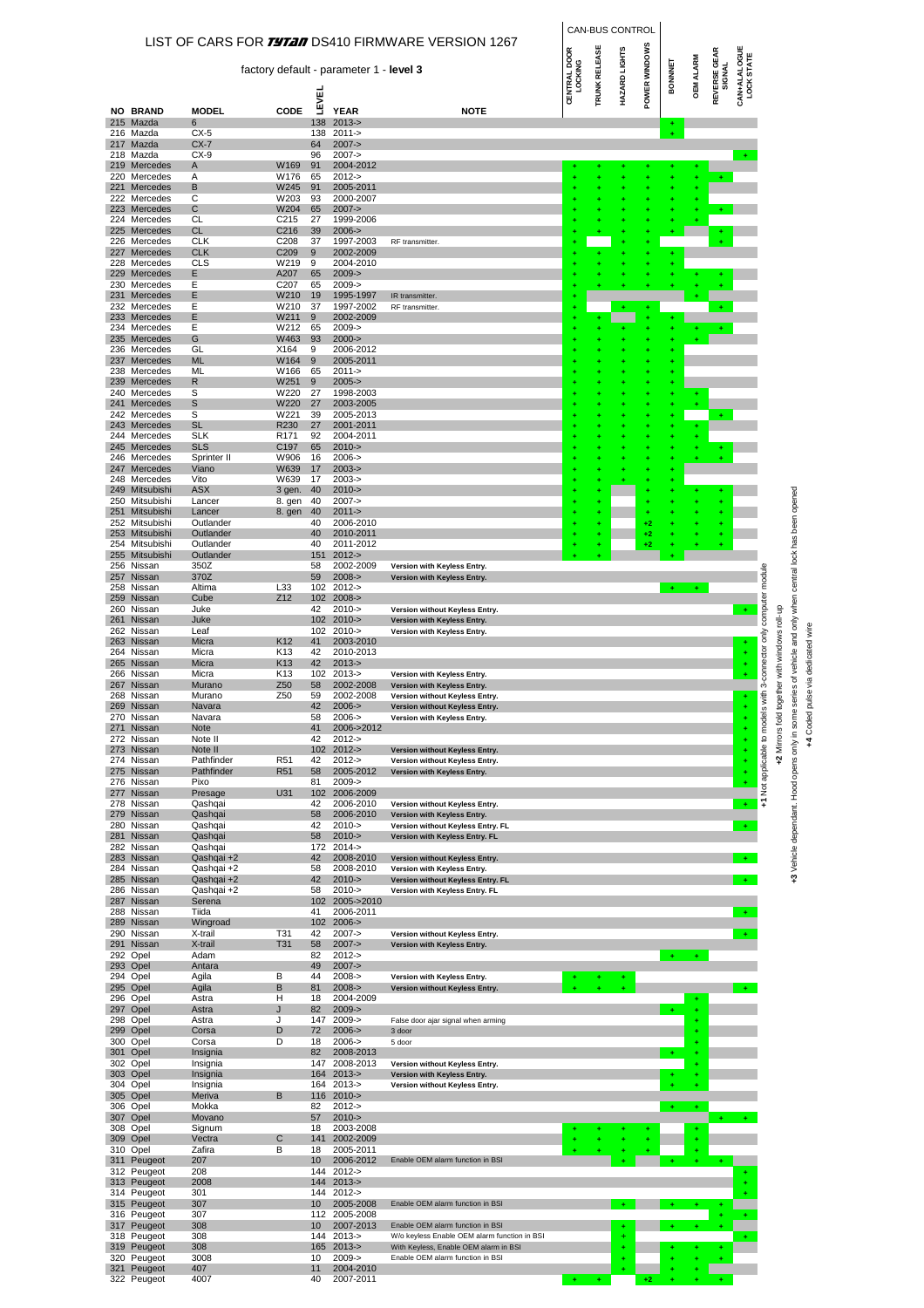|            |                                          |                                           |                           |                                |                                         |                                                               |                                  |                      | CAN-BUS CONTROL |                                  |         |                  |                               |                                   |                                       |                                                                                              |                |
|------------|------------------------------------------|-------------------------------------------|---------------------------|--------------------------------|-----------------------------------------|---------------------------------------------------------------|----------------------------------|----------------------|-----------------|----------------------------------|---------|------------------|-------------------------------|-----------------------------------|---------------------------------------|----------------------------------------------------------------------------------------------|----------------|
|            |                                          |                                           |                           |                                |                                         | LIST OF CARS FOR <i>TYTAN</i> DS410 FIRMWARE VERSION 1267     |                                  |                      |                 |                                  |         |                  |                               |                                   |                                       |                                                                                              |                |
|            |                                          |                                           |                           |                                | factory default - parameter 1 - level 3 |                                                               | <b>CENTRAL DOOR</b><br>LOCKING   | <b>TRUNK RELEASE</b> | HAZARD LIGHTS   | POWER WINDOWS                    | BONNNET | <b>OEM ALARM</b> | <b>REVERSE GEAR</b><br>SIGNAL | <b>CAN+ALALOGUE</b><br>LOCK STATE |                                       |                                                                                              |                |
|            | <b>NO BRAND</b>                          | <b>MODEL</b>                              | CODE                      | <b>LEVEL</b>                   | <b>YEAR</b>                             | <b>NOTE</b>                                                   |                                  |                      |                 |                                  |         |                  |                               |                                   |                                       |                                                                                              |                |
|            | 323 Peugeot                              | 4007<br>508                               |                           | 40                             | 2011-2012<br>$2010 - >$                 | Enable OEM alarm function in BSI                              |                                  | ÷                    |                 | $+2$                             |         |                  |                               |                                   |                                       |                                                                                              |                |
|            | 324 Peugeot<br>325 Peugeot               | 508                                       |                           | 10<br>10                       | $2010 - >$                              | With Keyless, Enable OEM alarm in BSI                         |                                  |                      | ٠<br>٠          |                                  |         |                  |                               |                                   |                                       |                                                                                              |                |
|            | 326 Peugeot<br>327 Peugeot               | 5008<br><b>Bipper</b>                     |                           | 10<br>69                       | $2009 - >$<br>$2007 - >$                | Enable OEM alarm function in BSI                              | $+4$                             | $+4$                 | $+4$            |                                  |         |                  |                               |                                   |                                       |                                                                                              |                |
|            | 328 Peugeot<br>329 Peugeot               | Boxer<br>Boxer                            |                           | 15<br>69                       | 2006-2011<br>$2011 - >$                 |                                                               | $+4$                             | $+4$                 | +4              |                                  |         |                  |                               |                                   |                                       |                                                                                              |                |
|            | 330 Peugeot                              | Expert                                    |                           | 55                             | $2007 - >$                              | Enable OEM alarm function in BSI                              |                                  |                      |                 |                                  |         |                  |                               |                                   |                                       |                                                                                              |                |
|            | 331 Peugeot<br>332 Porsche               | Partner II<br>911                         | 997                       | 10<br>66                       | $2008 - >$<br>2004-2008                 | Enable OEM alarm function in BSI                              |                                  |                      |                 |                                  |         |                  |                               |                                   |                                       |                                                                                              |                |
|            | 333 Porsche<br>334 Porsche               | Cayenne<br>Cayenne                        |                           | 20<br>77                       | 2002-2010<br>2002-2010                  |                                                               |                                  |                      |                 |                                  |         |                  |                               |                                   |                                       |                                                                                              |                |
|            | 335 Porsche<br>336 Porsche               | Cayenne<br>Cayman                         | 987                       | 106<br>66                      | $2010 - >$<br>$2006 -$                  | Version with Keyless Entry.                                   |                                  |                      | ÷               |                                  |         |                  |                               |                                   |                                       |                                                                                              |                |
|            | 337 Porsche                              | Panamera                                  |                           | 104                            | $2009 - >$                              |                                                               |                                  |                      |                 |                                  |         |                  |                               |                                   |                                       |                                                                                              |                |
|            | 338 Range Rover Sport<br>339 Range Rover | Sport                                     |                           | 80<br>107                      | 2005-2009<br>2010-2012                  |                                                               |                                  |                      |                 |                                  |         |                  |                               |                                   |                                       |                                                                                              |                |
|            | 340 Renault<br>341 Renault               | <b>RENAULT BUS</b><br>Captur              |                           | 87<br>153                      | $2013 - 5$                              | Renault bus - no antihijack function                          |                                  |                      |                 |                                  |         |                  |                               |                                   |                                       |                                                                                              |                |
|            | 342 Renault<br>343 Renault               | Clio III GrandTour<br>Clio III            | R                         | 51<br>51                       | 2008-2012<br>2005-2012                  |                                                               |                                  |                      |                 |                                  |         |                  |                               |                                   |                                       |                                                                                              |                |
|            | 344 Renault                              | Clio IV                                   | X98                       | 153                            | $2012 - 5$                              |                                                               |                                  |                      |                 |                                  |         |                  |                               |                                   |                                       |                                                                                              |                |
|            | 345 Renault<br>346 Renault               | Espace IV<br>Fluence                      | JK                        | 25<br>50                       | $2003 - 5$<br>$2009 -$                  |                                                               |                                  |                      |                 |                                  |         |                  |                               |                                   |                                       |                                                                                              |                |
|            | 347 Renault<br>348 Renault               | Kangoo II<br>Laguna II Facelift           | <b>X61</b><br>G           | 57<br>25                       | $2008 - >$<br>2005-2007                 | After facelift. (FL)                                          |                                  |                      |                 |                                  |         |                  |                               |                                   |                                       |                                                                                              |                |
|            | 349 Renault<br>350 Renault               | Laguna III<br>Megane II                   | т                         | 50<br>87                       | $2007 - >$<br>2002-2009                 |                                                               |                                  |                      |                 |                                  |         |                  |                               |                                   |                                       |                                                                                              |                |
|            | 351 Renault                              | Megane III                                | <b>B95</b>                | 50                             | $2008 - >$                              |                                                               |                                  |                      |                 |                                  |         |                  |                               |                                   |                                       |                                                                                              |                |
|            | 352 Renault<br>353 Renault               | Megane Generation B95<br>Megane Grandtour | <b>B95</b>                | 50<br>50                       | $2010 - >$<br>$2009 - >$                |                                                               |                                  |                      |                 |                                  |         |                  |                               |                                   |                                       |                                                                                              |                |
|            | 354 Renault<br>355 Renault               | Master<br>Scenic III                      |                           | 57<br>50                       | $2010 - >$<br>$2009 - >$                |                                                               |                                  |                      |                 |                                  |         |                  |                               |                                   |                                       |                                                                                              |                |
|            | 356 Saab                                 | 9-3 Facelift                              | YS3F                      | 67                             | 2003-2011                               |                                                               |                                  |                      |                 |                                  |         |                  |                               |                                   |                                       |                                                                                              |                |
| 358        | 357 Seat<br>Seat                         | Altea<br>Altea Freetrack                  | 5P                        | 3<br>3                         | $2004 - 5$<br>$2007 - >$                |                                                               |                                  | +3<br>+3             | $+1$<br>$+1$    |                                  |         |                  |                               |                                   |                                       |                                                                                              |                |
| 359        | Seat<br>360 Seat                         | Altea XL<br>Cordoba                       | 5P<br>6L                  | 3<br>4                         | $2006 - >$<br>2002-2009                 |                                                               |                                  | $+3$<br>+3           | $+1$            |                                  |         |                  |                               |                                   |                                       |                                                                                              |                |
|            | 361 Seat<br>362 Seat                     | Exeo<br>Ibiza III                         | 3R<br>6L                  | 6<br>4                         | $2008 - >$<br>2002-2008                 |                                                               |                                  | +3<br>+3             |                 |                                  |         |                  |                               |                                   |                                       |                                                                                              |                |
|            | 363 Seat                                 | Ibiza IV                                  | 6J                        | 73                             | $2008 - >$                              |                                                               |                                  |                      |                 |                                  |         |                  |                               |                                   |                                       |                                                                                              |                |
| 365        | 364 Seat<br>Seat                         | Leon I<br>Leon I                          | 1M<br>1M                  | 1<br>$\overline{2}$            | 1999-2001<br>2001-2006                  |                                                               | $\overline{?}$<br>$\overline{?}$ |                      |                 | $\overline{ }$<br>$\overline{?}$ |         |                  |                               |                                   |                                       |                                                                                              |                |
|            | 366 Seat<br>367 Seat                     | Leon II<br>Leon III                       | 1P<br>5F                  | 3<br>154                       | 2005-2012<br>$2012 - >$                 |                                                               | ٠                                | +3                   | $+1$            |                                  |         |                  |                               |                                   |                                       |                                                                                              |                |
|            | 368 Seat<br>369 Seat                     | Toledo II<br>Toledo II                    | 1M<br>1M                  | $\mathbf{1}$<br>$\overline{c}$ | 1999-2001<br>2001-2004                  |                                                               | <sub>2</sub><br>2                |                      |                 | $\overline{?}$<br>$\overline{?}$ |         |                  |                               |                                   |                                       |                                                                                              |                |
|            | 370 Seat                                 | Toledo III                                | 5P                        | 3                              | $2004 -$                                |                                                               |                                  | +3                   | $+1$            |                                  |         |                  |                               |                                   |                                       |                                                                                              |                |
| 371        | Seat<br>372 Seat                         | <b>Toledo III</b><br>Toledo IV            | 5P                        | 5<br>73                        | $2004 - >$<br>$2012 - 5$                |                                                               |                                  | +3                   | +1              |                                  |         |                  |                               |                                   |                                       |                                                                                              | dedicated wire |
|            | 373 Skoda<br>374 Skoda                   | Citigo<br>Fabia I                         | 6Y                        | 73<br>4                        | $2012 - >$<br>1999-2007                 |                                                               |                                  | $+3$                 |                 |                                  |         |                  |                               |                                   | with 3-connector only computer module | series of vehicle and only when central lock has been opened<br>ogether with windows roll-up |                |
|            | 375 Skoda                                | Fabia II<br>Fabia II                      | 5J                        | $\overline{4}$<br>73           | 2007-2010                               |                                                               |                                  |                      |                 |                                  |         |                  |                               |                                   |                                       |                                                                                              | pulse via      |
|            | 376 Skoda<br>377 Skoda                   | Octavia                                   | 5J<br>111                 | $\overline{1}$                 | $2010 - >$<br>1996-2001                 | After facelift. (FL)                                          | $\overline{2}$                   |                      |                 |                                  |         |                  | ÷                             |                                   |                                       |                                                                                              |                |
|            | 378 Skoda<br>379 Skoda                   | Octavia I<br>Octavia II                   | 1U<br>1Z                  | 2<br>3                         | 2001-2010<br>2004-2009                  |                                                               | $\overline{?}$                   | $\overline{?}$<br>+3 | $\overline{?}$  | $\overline{2}$                   |         |                  |                               |                                   | +1 Not applicable to models           | +2 Mirrors fold t<br>+3 Vehicle dependant. Hood opens only in some                           | Coded          |
| 380<br>381 | Skoda<br>Skoda                           | Octavia II<br>Octavia III                 | 1Z<br>5E                  | 3<br>154                       | 2009-2012<br>$2012 - >$                 | Version without Keyless Entry.                                |                                  | $+3$                 |                 |                                  |         |                  |                               |                                   |                                       |                                                                                              | 7              |
|            | 382 Skoda                                | Octavia III                               | 5E                        | 154                            | $2012 -$                                | Version with Keyless Entry.                                   |                                  |                      |                 |                                  |         |                  |                               |                                   |                                       |                                                                                              |                |
|            | 383 Skoda<br>384 Skoda                   | Rapid<br>Roomster                         | 5J                        | 73<br>4                        | $2012 - 5$<br>2006-2010                 | After facelift. (FL)                                          |                                  |                      |                 |                                  |         |                  |                               |                                   |                                       |                                                                                              |                |
|            | 385 Skoda<br>386 Skoda                   | Roomster<br>Superb I                      | 5J<br>3U                  | 73<br>2                        | $2010 - >$<br>2001-2008                 | After facelift. (FL)                                          | $\overline{ }$                   | $\overline{?}$       | $\overline{?}$  | $\overline{?}$                   |         |                  |                               |                                   |                                       |                                                                                              |                |
| 387        | Skoda<br>388 Skoda                       | Superb II<br>Yeti                         | 3T                        | 3<br>3                         | $2008 - >$<br>2009->                    |                                                               |                                  |                      |                 |                                  |         |                  |                               |                                   |                                       |                                                                                              |                |
|            | 389 Smart                                | ForFour                                   |                           | 86                             | 2004-2006                               | Lin-bus                                                       |                                  | +3                   |                 |                                  |         |                  |                               |                                   |                                       |                                                                                              |                |
| 390<br>391 | Subaru<br>Subaru                         | <b>BRZ</b><br>Forester                    | <b>SH</b>                 | 143<br>61                      | $2012 -$<br>2008-2013                   | Version without Keyless Entry.                                |                                  | ٠                    |                 |                                  |         |                  |                               |                                   |                                       |                                                                                              |                |
| 393        | 392 Subaru<br>Subaru                     | Forester<br>Forester                      | SН<br>SJ                  | 75<br>161                      | 2008-2013<br>$2013 - 5$                 | Version with Keyless Entry.<br>Version with Keyless Entry.    |                                  |                      |                 |                                  |         |                  |                               |                                   |                                       |                                                                                              |                |
|            | 394 Subaru                               | Impreza                                   | GR                        | 61                             | 2007-2012                               | Version without Keyless Entry.                                |                                  | ٠                    |                 |                                  |         |                  |                               |                                   |                                       |                                                                                              |                |
| 396        | 395 Subaru<br>Subaru                     | Impreza<br>Legacy                         | GR<br>ΒP                  | 75<br>75                       | 2007-2012<br>2006-2009                  | Version with Keyless Entry.<br>Estate                         |                                  | ٠<br>ŧ               |                 |                                  |         |                  |                               |                                   |                                       |                                                                                              |                |
| 397        | Subaru<br>398 Subaru                     | Legacy<br>Outback                         | <b>BL</b>                 | 78<br>75                       | 2006-2009<br>2003-2009                  | Sedan<br>Estate                                               |                                  | ŧ<br>٠               |                 |                                  |         |                  |                               |                                   |                                       |                                                                                              |                |
| 399        | Subaru<br>400 Subaru                     | Outback<br>Outback                        |                           | 78<br>83                       | 2003-2009<br>$2010 - >$                 | Sedan<br>Version with Keyless Entry.                          |                                  | ٠<br>÷               |                 |                                  |         |                  |                               |                                   |                                       |                                                                                              |                |
|            | 401 Subaru                               | Outback                                   |                           | 162                            | $2013 - >$                              | Version without Keyless Entry.                                |                                  | ŧ                    |                 |                                  |         |                  |                               |                                   |                                       |                                                                                              |                |
| 403        | 402 Subaru<br>Suzuki                     | Outback<br>Alto                           |                           | 162<br>81                      | $2013 - 5$<br>$2009 - >$                | Version with Keyless Entry.                                   |                                  | ٠                    |                 |                                  |         |                  |                               |                                   |                                       |                                                                                              |                |
|            | 404 Suzuki<br>405 Suzuki                 | Grand Vitara II<br><b>Grand Vitara II</b> |                           | 44<br>81                       | 2005-2009<br>2005-2009                  | Version with Keyless Entry.<br>Version without Keyless Entry. |                                  |                      |                 |                                  |         |                  |                               |                                   |                                       |                                                                                              |                |
|            | 406 Suzuki<br>407 Suzuki                 | Splash<br>Splash                          |                           | 44<br>81                       | $2008 - 5$<br>$2008 - >$                | Version with Keyless Entry.                                   |                                  |                      |                 |                                  |         |                  |                               |                                   |                                       |                                                                                              |                |
|            | 408 Suzuki                               | SX4                                       |                           | 44                             | 2006-2013                               | Version without Keyless Entry.<br>Version with Keyless Entry. |                                  |                      |                 |                                  |         |                  |                               |                                   |                                       |                                                                                              |                |
|            | 409 Suzuki<br>410 Suzuki                 | SX4<br>SX4                                |                           | 81<br>163                      | 2006-2013<br>$2013 - 5$                 | Version without Keyless Entry.                                |                                  |                      | ÷               |                                  |         |                  |                               |                                   |                                       |                                                                                              |                |
|            | 411 Toyota<br>412 Toyota                 | GT86<br>Alphard                           | ZN <sub>6</sub><br>12     | 142<br>97                      | $2012 - 5$<br>$2008 - 5$                |                                                               |                                  | ٠                    |                 |                                  |         |                  |                               |                                   |                                       |                                                                                              |                |
|            | 413 Toyota                               | Aurion                                    | NZT <sub>26</sub>         | 97                             | $2007 - >$                              |                                                               |                                  |                      |                 |                                  |         |                  |                               |                                   |                                       |                                                                                              |                |
|            | 414 Toyota<br>415 Toyota                 | Auris<br>Auris                            | E15<br>E16                | 97<br>127                      | 2007-2012<br>$2013 - 5$                 |                                                               |                                  |                      | ÷               |                                  |         |                  |                               |                                   |                                       |                                                                                              |                |
|            | 416 Toyota<br>417 Toyota                 | Avensis<br>Avensis                        | T <sub>27</sub><br>T27    | 32<br>48                       | 2009-2012<br>$2012 - 5$                 | After facelifting                                             |                                  |                      | ÷               |                                  |         |                  |                               |                                   |                                       |                                                                                              |                |
|            | 418 Toyota                               | Belta                                     | KSP9                      | 100<br>97                      | $2006 -$                                |                                                               |                                  |                      | ÷               |                                  |         |                  |                               |                                   |                                       |                                                                                              |                |
|            | 419 Toyota<br>420 Toyota                 | <b>Blade</b><br>Camry                     | AZE <sub>15</sub><br>XV40 | 97                             | $2006 - >$<br>2006-2011                 |                                                               |                                  |                      | ÷<br>٠          |                                  |         |                  |                               |                                   |                                       |                                                                                              |                |
|            | 421 Toyota<br>422 Toyota                 | Corolla<br>Corolla                        | E <sub>15</sub><br>E16    | 97<br>127                      | $2006 - >$<br>$2013 - 5$                |                                                               |                                  |                      | ÷<br>٠          |                                  |         |                  |                               |                                   |                                       |                                                                                              |                |
|            | 423 Toyota<br>424 Toyota                 | Corolla Axio<br>Corolla Fielder           | 14<br>14                  | 97<br>97                       | $2006 - >$<br>$2006 -$                  |                                                               |                                  |                      | ٠               |                                  |         |                  |                               |                                   |                                       |                                                                                              |                |
|            | 425 Toyota                               | Corolla Rumion                            | 15                        | 97                             | $2007 - >$                              |                                                               |                                  |                      |                 |                                  |         |                  |                               |                                   |                                       |                                                                                              |                |
|            | 426 Toyota<br>427 Toyota                 | Crown<br>Crown Hybrid                     | S200<br>GWS20 100         | 100                            | 2008-2012<br>$2008 - >$                 |                                                               |                                  |                      |                 |                                  |         |                  |                               |                                   |                                       |                                                                                              |                |
|            | 428 Toyota<br>429 Toyota                 | Crown Majesta<br>Estima                   | S <sub>20</sub><br>5      | 100<br>97                      | $2008 - 5$<br>$2006 - >$                |                                                               |                                  |                      |                 |                                  |         |                  |                               |                                   |                                       |                                                                                              |                |
|            | 430 Toyota                               | Estima Hybrid                             | AHR20 97                  |                                | $2006 -$                                |                                                               |                                  |                      |                 |                                  |         |                  |                               |                                   |                                       |                                                                                              |                |